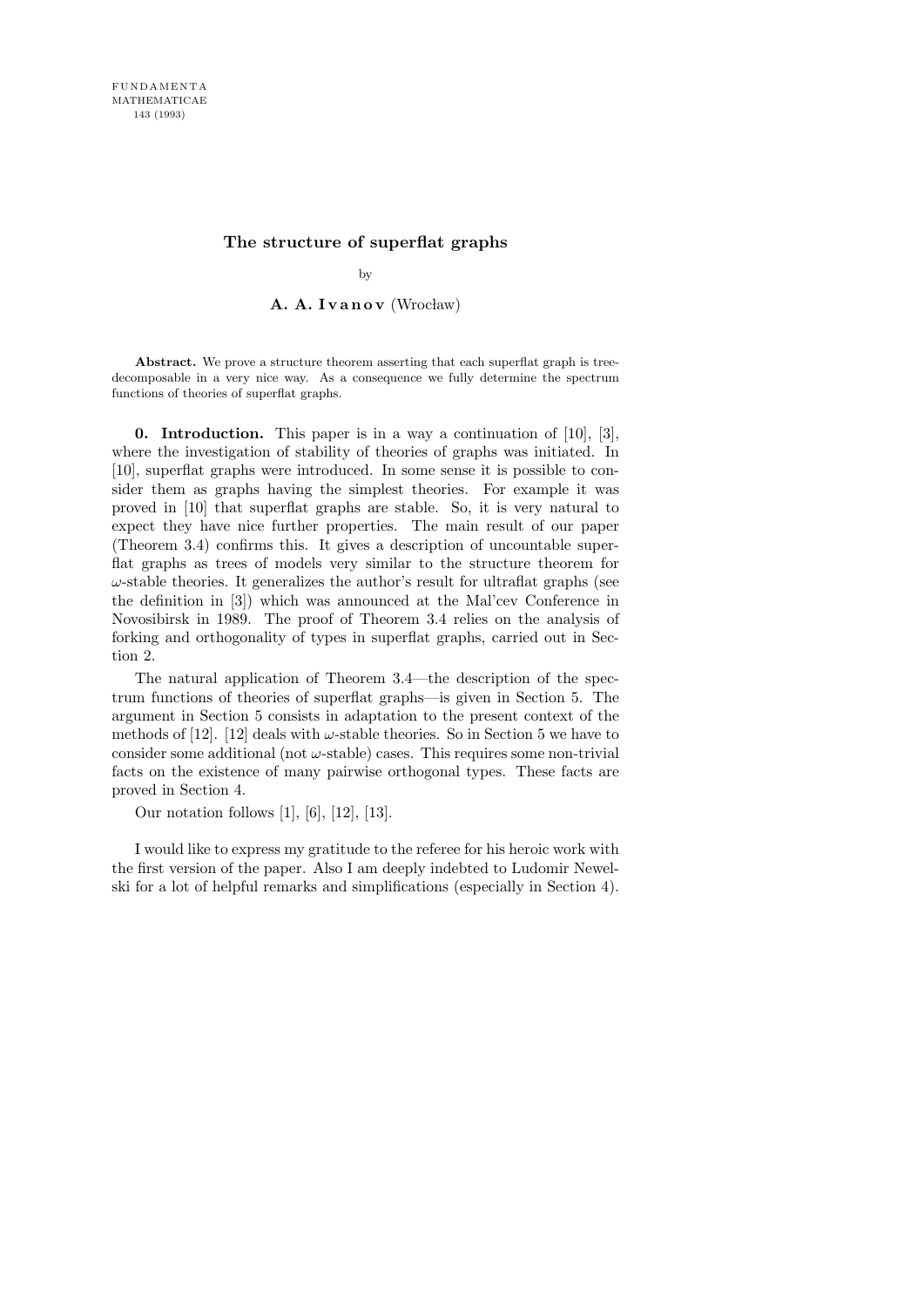108 A. A. Ivanov

1. Preliminaries. In this section we introduce the basic notions used in this paper. In Theorem 1.4 we prove that every complete theory of superflat graphs is monadically stable. In fact, the proof is the same as that of Theorem 3 of [3]. In the proof of Theorem 1.4 we use a technical Lemma 1.3. This lemma is an important fact, often used in this paper.

A graph is a structure  $\mathfrak{U} = \langle A, R \rangle$  where R is a binary relation on A. We say that elements  $a, b$  are neighbours ( $a$  and  $b$  are connected by an edge) if  $\mathfrak{U} \models R(a, b) \lor R(b, a)$ . A sequence  $\langle c_0, c_1, \ldots, c_t \rangle$  is a path of length t from  $c_0$ to  $c_t$  if for all  $i < t$ ,  $c_i$  and  $c_{i+1}$  are distinct neighbours. Elements a, b are connected in  $\mathfrak U$  if there is a path from a to b in  $\mathfrak U$ . A component of  $\mathfrak U$  is a maximal set of pairwise connected elements in  $\mathfrak{U}$ . If a and b are connected, then the distance from a to b, denoted by  $d(a, b)$ , is the length of the shortest path from a to b. If a, b are not connected, we put  $d(a, b) = \infty$ . If  $a = b$ , we put  $d(a, b) = 0$ .

For finite  $m, n$ , let  $K_n^m$  be the class of graphs which can be constructed from the complete graph on  $n$  vertices by inserting at most  $m$  vertices on each edge. Let  $\mathfrak{U}^*$  be  $\langle A, R^* \rangle$ , where

$$
R^* = \{(a, b) : \mathfrak{U} \models R(a, b) \lor R(b, a)\}.
$$

A graph  $\mathfrak{U}$  omits  $K_n^m$  if no subgraph of  $\mathfrak{U}^*$  belongs to  $K_n^m$ .  $\mathfrak{U}$  is superflat if for each  $m$ ,  $\mathfrak U$  omits  $K_n^m$  for some n.  $\mathfrak U$  is *ultraflat* if there is n such that for all m the graph  $\mathfrak{U}$  omits  $K_n^m$ .

From now on we assume that  $T$  is a complete theory of superflat graphs, and usually all graphs we consider are models of T. For convenience we work within a very saturated "monster" model  $\mathfrak C$  of T, that is, we assume that all models of T we consider are elementary submodels of  $\mathfrak C$  and all sets of parameters are subsets of  $\mathfrak C$  (of cardinality smaller than the cardinality of  $\mathfrak{C}$ ).

The following lemma is a variant of Lemma 3 from [3].

LEMMA 1.1. For each  $m \in \omega$  there is a finite  $n_T(m)$  such that for every algebraically closed set A and  $a \notin A$  there are at most  $n_T(m)$  elements of A, connected with a by paths of length  $\leq m$  lying outside A.

Assume A is algebraically closed,  $A \subseteq \mathfrak{N}$  and  $a \in \mathfrak{N} \backslash A$ . Let  $G(a/A)$  (the boundary of A determined by a) be the set of  $b \in A$  connected with a by a path lying outside A. By Lemma 1.1,  $G(a/A)$  is countable. We say that elements  $b_1, b_2 \notin A$  are *connected over* A if they are connected by a path disjoint from A.  $C_{\mathfrak{N}}(a/A)$  (the *component* of a over A in  $\mathfrak{N}$ ) is the set of  $b \in \mathfrak{N} \backslash A$  connected with a over A.  $C(a/A)$  denotes  $C_{\mathfrak{C}}(a/A)$ .

If  $G = G(a/A)$  then clearly  $C(a/A) = C(a/G)$ , and if  $b \in C(a/A)$  then  $C(a/A) = C(b/A)$  and  $G(a/A) = G(b/A)$ . We say also that  $C(a/A)$  is a component over A with boundary G.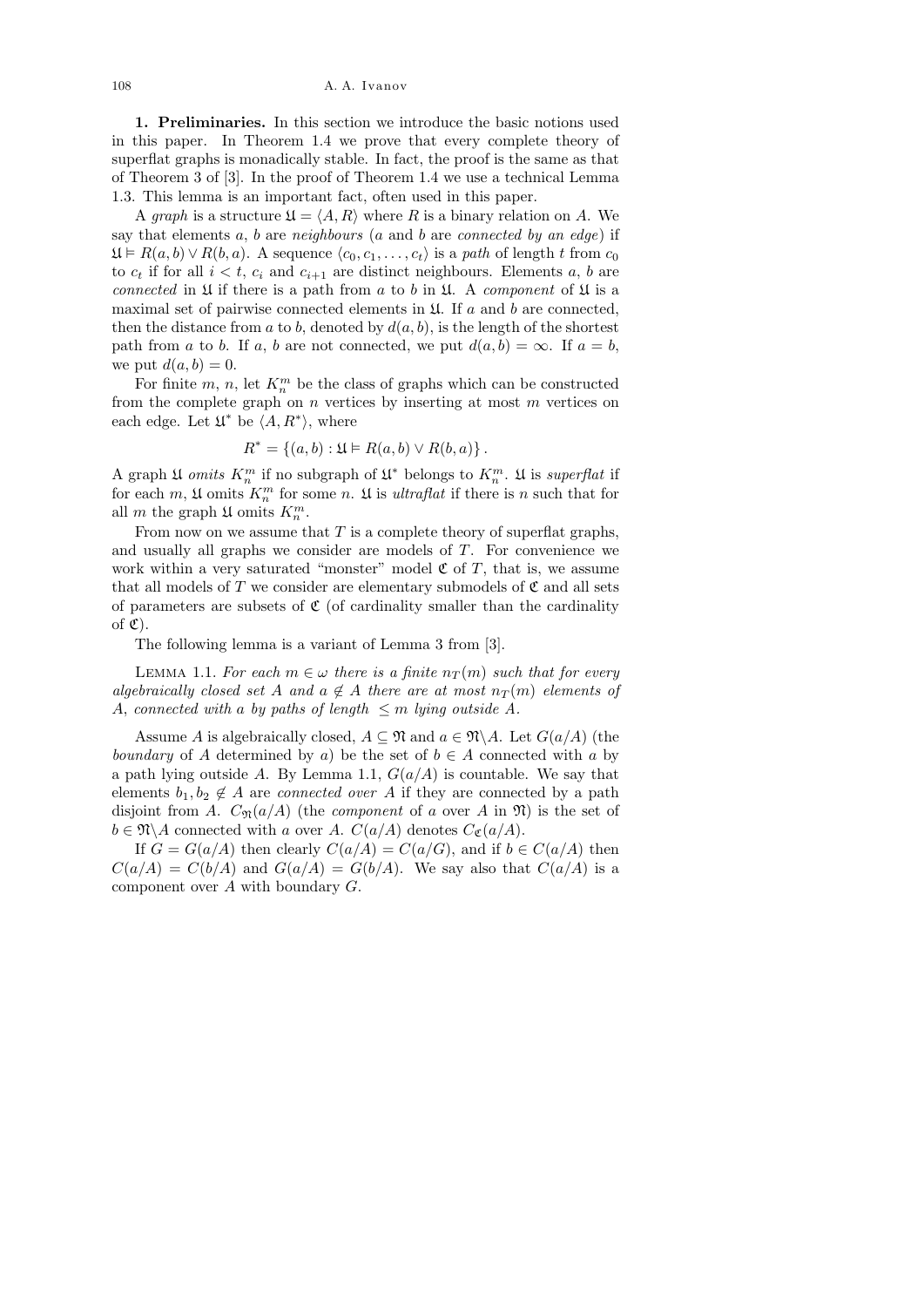LEMMA 1.2. If  $b \in C(a/A)$  then for some  $\phi(x)$  over  $A \cup \{a\}$ ,

$$
b\in\phi(\mathfrak{C})\subseteq C(a/A).
$$

In particular,  $C(a/A)$  is a countable union of  $(A \cup \{a\})$ -definable sets and  $C_{\mathfrak{N}}(a/A) = \mathfrak{N} \cap C(a/A).$ 

Proof. Let  $n$  be the length of the shortest path connecting  $a$  and  $b$ outside A. By Lemma 1.1, the set

$$
G = \{c \in G(a/A) : d(a, c) \le n\}
$$

is finite. So there is a formula  $\phi(x)$  over  $A \cup \{a\}$  saying that x is connected with a by a path of length n, disjoint from G. Clearly  $\phi$  satisfies our demands.

Assume  $\Gamma$ ,  $\Gamma'$  are components with boundary G (in  $\mathfrak{M}, \mathfrak{M}'$  respectively). We say that  $\Gamma$ ,  $\Gamma'$  are *isomorphic over* G if the structures  $\langle \Gamma \cup G, g \rangle_{g \in G}$  and  $\langle \Gamma' \cup G, g \rangle_{g \in G}$  are isomorphic. Similarly we define the notion of elementary equivalence of  $\Gamma$ ,  $\Gamma'$  over  $G$ .

The next lemma slightly generalizes the corresponding results of [7].

LEMMA 1.3. (1) Assume for  $i = 1, 2, C_i \cup G_i$  is a connected superflat graph,  $G_i$  is a subgraph of a superflat graph  $\mathfrak{M}_i$ ,  $card(G) \leq \omega$ , and  $C_i$  is disjoint from  $\mathfrak{M}_i$ . Suppose  $f: G_1 \rightarrow G_2$  is a graph isomorphism,

$$
\langle \mathfrak{M}_1, g \rangle_{g \in G_1} \equiv \langle \mathfrak{M}_2, f(g) \rangle_{g \in G_1},
$$
  

$$
\langle C_1 \cup G_1, g \rangle_{g \in G_1} \equiv \langle C_2 \cup G_2, f(g) \rangle_{g \in G_1}.
$$

Then

$$
\langle \mathfrak{M}_1 \cup C_1, g \rangle_{g \in G_1} \equiv \langle \mathfrak{M}_2 \cup C_2, f(g) \rangle_{g \in G_1}.
$$

(2) In the situation above let  $c_1$  and  $c_2$  be tuples from  $C_1$  and  $C_2$  respectively. Then the condition

$$
\langle \mathfrak{M}_1 \cup C_1, \mathbf{c}_1, g \rangle_{g \in G_1} \equiv \langle \mathfrak{M}_2 \cup C_2, \mathbf{c}_2, f(g) \rangle_{g \in G_1}
$$

implies

$$
\langle C_1 \cup G_1, \mathbf{c}_1, g \rangle_{g \in G_1} \equiv \langle C_2 \cup G_2, \mathbf{c}_2, f(g) \rangle_{g \in G_1}.
$$

Proof.  $(1)$  Easy.

(2) See the proof of Lemma 3 from [7]. In our case in that proof it is enough to use the function  $d_G(x, y)$ , which is the number of edges in the shortest path from x to y outside G, instead of the distance  $d(x, y)$ .

The following theorem is a variant of Theorem 3 of [2] and the main result of [10] .

THEOREM 1.4.  $T$  is monadically stable.

Proof. We prove that every expansion  $T'$  of T by unary predicates is stable. In this expanded language we also have the notions of boundary, component and so on, defined above. Lemmas  $1.1-1.3$  remain true for  $T'$ .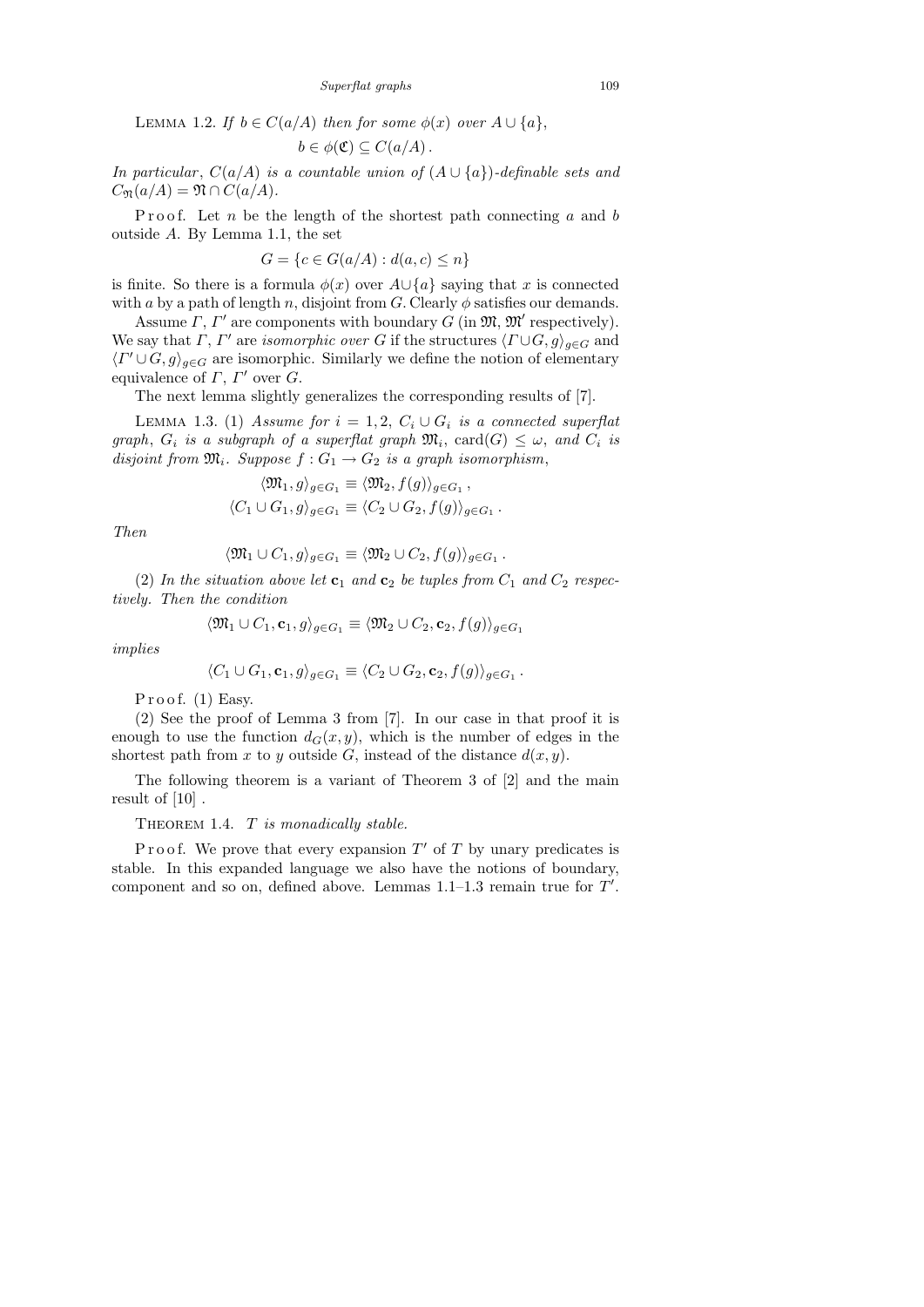110 A. A. Ivanov

Now let  $\mathfrak{M}$  be a model of T'. Suppose  $a, b \notin \mathfrak{M}$  and  $G(a/\mathfrak{M}) = G(b/\mathfrak{M}) = G$ . If  $tp(a/G) = tp(b/G)$  then, by Lemma 1.3,  $tp(a/\mathfrak{M}) = tp(b/\mathfrak{M})$ . This is enough for stability because every boundary is countable.

This theorem has many interesting consequences.

1. By [2] monadic stability is equivalent to tree-decomposability and implies triviality of  $T$ . So, we conclude that every theory of superflat graphs is trivial and has regular types only.

2. If T is a unidimensional theory of superflat graphs then by  $[4]$  it is superstable and by triviality it is  $\omega_1$ -categorical (see [14]).

3. From tree-decomposability and [5] we also deduce that Vaught's conjecture holds for T.

4. If  $T$  has finite  $U$ -rank then  $T$  is 1-based [9].

2. Independence in superflat graphs. In this section we analyze independence and orthogonality of types in superflat graphs. As a consequence we deduce that no complete theory of superflat graphs has the dimensional order property (Theorem 2.4). Earlier A. Baudisch and the author independently proved this for ultraflat graphs.

The following lemma is similar to the corresponding lemma of [11].

LEMMA 2.1. Assume  $A = \text{acl}(A) \subseteq B$  and  $\mathbf{a} \in \mathfrak{C}$ . Then  $\text{tp}(\mathbf{a}/B)$  does not fork over A iff for every  $a \in \mathbf{a} \setminus A$ ,  $C(a/A) \cap B = \emptyset$ .

P r o o f.  $\Rightarrow$  Suppose  $a \in \mathbf{a} \setminus A$  and  $C(a/A) \cap B \neq \emptyset$ . Let  $b \in C(a/A) \cap B$ . Thus also  $a \in C(b/A)$ , and by Lemma 1.2 there is a formula  $\phi(x, b)$  over  $A \cup \{b\}$  such that  $a \in \phi(\mathfrak{C}, b) \subseteq C(b/A)$ . We will show that  $\phi(x, b)$  forks over A. Choose a Morley sequence  $b_i$ ,  $i < \omega$ , in  $\text{stp}(b/A)$ . By the proof of Lemma 1.1 (see Lemmas 1, 3 in [3]) we may assume that  $C(b_i/A)$ ,  $i < \omega$ , are pairwise disjoint. It follows that  $\{\phi(x, b_i) : i < \omega\}$  is 2-inconsistent. Indeed, if a' realizes  $\phi(x, b_i)$  and  $\phi(x, b_j)$  then  $C(b_i/A) = C(a'/A) = C(b_j/A)$ , hence  $i = j$ . Thus,  $\phi(x, b)$  forks over A.

 $\Leftarrow$  Suppose that for every  $a \in \mathbf{a} \setminus A$ ,  $C(a/A) \cap B = \emptyset$ . If  $p(\mathbf{x}) = \text{tp}(\mathbf{a}/B)$ forks over A then there exists a formula  $\phi(\mathbf{x}, \mathbf{b}) \in p(\mathbf{x})$  and a set  $\{b_0, b_1, \ldots\}$ indiscernible over A with **b** = **b**<sub>0</sub> such that  $\{\phi(\mathbf{x}, \mathbf{b}_i) : i \in \omega\}$  is k-inconsistent for some finite k.

We can assume that for every  $a \in \mathbf{a} \backslash A$ ,  $C(a/A) \cap \mathbf{b}_i = \emptyset$  for each i. By Lemma 1.3 we can prove that  $tp(ab/A) = tp(ab<sub>i</sub>/A)$  for each i. So, a realizes  $\{\phi(\mathbf{x}, \mathbf{b}_i) : i \in \omega\}$ . This is a contradiction.

COROLLARY. Assume  $\mathfrak{M}, \mathfrak{N}'$  are models of T,  $\mathfrak{M} = \mathfrak{N} \cap \mathfrak{N}'$  and all elements  $b \in \mathfrak{N}\backslash \mathfrak{M}$  and  $b' \in \mathfrak{N}'\backslash \mathfrak{M}$  are independent over  $\mathfrak{M}$ . Then  $\mathfrak{N} \cup \mathfrak{N}'$ is an elementary submodel of  $\mathfrak{C}.$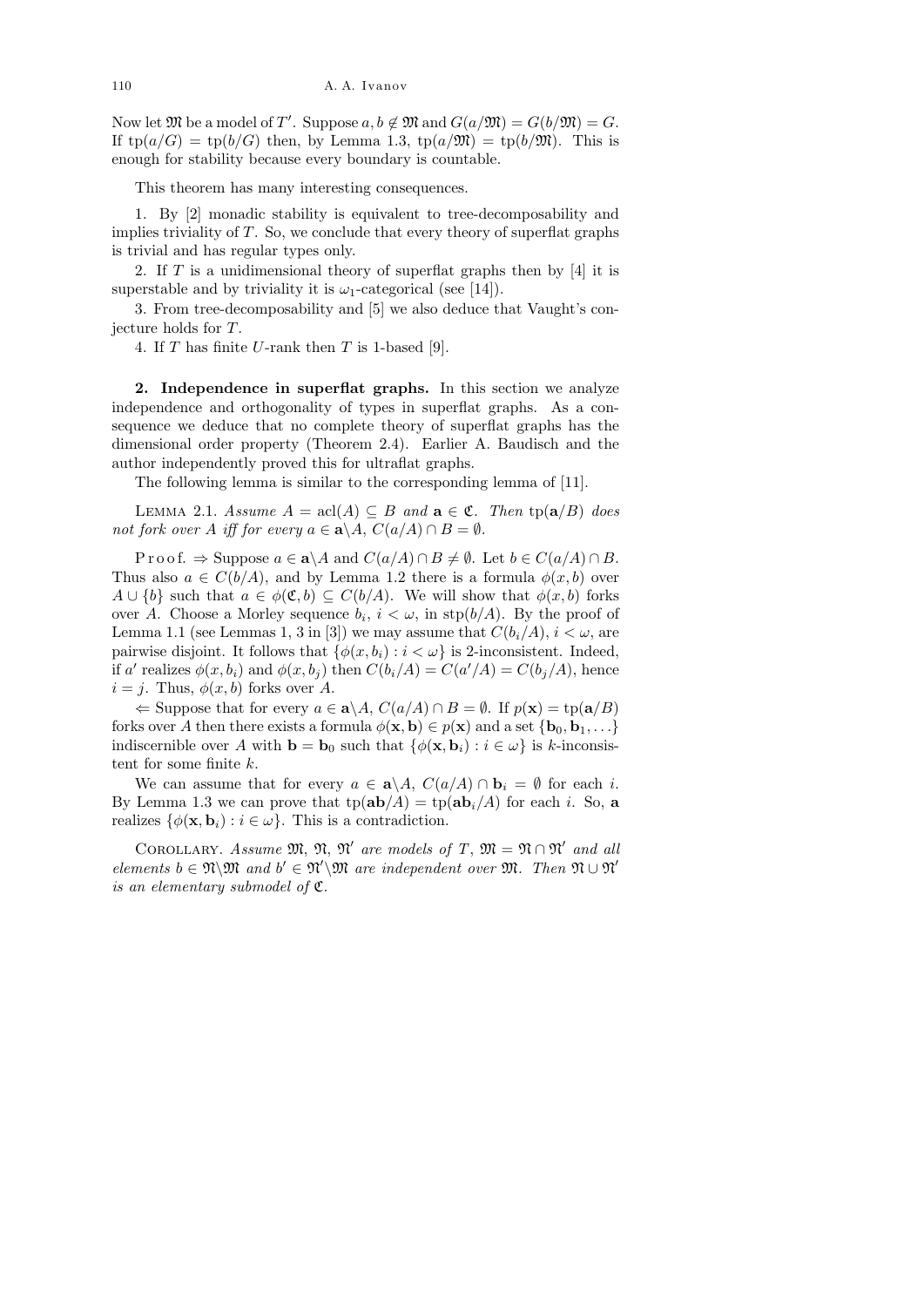*Superflat graphs* 111

Proof. Suppose  $\phi(x, \mathbf{b}, \mathbf{b}')$  is a formula over  $\mathfrak{N} \cup \mathfrak{N}'$  with  $\mathbf{b} \in \mathfrak{N}, \mathbf{b}' \in \mathfrak{N}'$ ; we must prove that some  $c \in \mathfrak{N} \cup \mathfrak{N}'$  realizes  $\phi$ . Choose any c realizing  $\phi$ . If tp( $c/b\mathfrak{N}'$ ) forks over  $\mathfrak{N}'$  and tp( $c/b'\mathfrak{N}$ ) forks over  $\mathfrak{N}$ , then by Lemma 2.1 there is a path disjoint from  $\mathfrak{M}$ , joining an element of **b** to an element of **b'**, a contradiction. So, for example,  $tp(c/b\mathfrak{N}')$  does not fork over  $\mathfrak{N}'$ . Hence  $\phi(x, \mathbf{b}, \mathbf{b}')$  does not fork over  $\mathfrak{N}'$ , which means that  $\phi(x, \mathbf{b}, \mathbf{b}')$  is realized  $\overline{\mathfrak{m}}$   $\mathfrak{N}'$ .

Now we investigate orthogonality in superflat graphs.

LEMMA 2.2. Assume  $A \subseteq B$ , A is algebraically closed and  $p(\mathbf{x}) \in S(A)$ ,  $q(\mathbf{y}) \in S(B)$ . Then  $p(\mathbf{x})$  and  $q(\mathbf{y})$  are orthogonal iff there are no **a**, **b** realizing p, q respectively and no component  $\Gamma$  over A such that

$$
\Gamma \cap \mathbf{a} \neq \emptyset
$$
,  $\Gamma \cap \mathbf{b} \neq \emptyset$ ,  $\Gamma \cap B = \emptyset$ .

Proof.  $\Rightarrow$  Suppose a component  $\Gamma$  over A meets both a and b (for some  $\mathbf{a} \models p, \mathbf{b} \models q$ , and is disjoint from B. Let  $a \in \Gamma \cap \mathbf{a}, b \in \mathbf{b} \cap \Gamma$ . So,  $\Gamma = C(a/A) = C(b/A)$ , and by Lemma 2.1, tp $(a/B)$  does not fork over A. Since  $\Gamma \cap B = \emptyset$ , we also have  $\Gamma = C(b/B) = C(a/B)$ . By Lemma 2.1 again,  $\text{tp}(a/B \cup \{b\})$  forks over B. So, p and q are non-orthogonal.

 $\Leftarrow$  A similar proof.

Similarly we get the following lemma.

LEMMA 2.3. Assume  $A = \text{acl}(A) \subseteq B$  and  $\mathbf{a} \in \mathfrak{C}$ . Then  $q(\mathbf{x}) = \text{tp}(\mathbf{a}/B)$ is (almost) orthogonal to A iff for every  $a \in \mathbf{a} \setminus A$ ,  $C(a/A) \cap B \neq \emptyset$ .

THEOREM 2.4. T does not have the dimensional order property.

P r o o f. Assume  $\mathfrak{M}_0$ ,  $\mathfrak{M}_1$ ,  $\mathfrak{M}_2$  are models of T,  $\mathfrak{M}_0 = \mathfrak{M}_1 \cap \mathfrak{M}_2$  and  $\mathfrak{M}_1$ ,  $\mathfrak{M}_2$  are independent over  $\mathfrak{M}_0$ . Suppose  $\mathfrak{M}_1$ ,  $\mathfrak{M}_2$  are  $\omega_\gamma$ -saturated, where  $\gamma > 0$ . It is enough to prove that  $\mathfrak{M}_1 \cup \mathfrak{M}_2$  is  $\omega_{\gamma}$ -saturated (see the corollary of Lemma 2.1). Suppose  $A \subseteq \mathfrak{M}_1 \cup \mathfrak{M}_2$  has cardinality  $\langle \omega_\gamma \rangle$  and  $p \in S(A)$ is realized by  $a \notin \mathfrak{M}_1 \cup \mathfrak{M}_2$ . Consider  $G = G(a/\mathfrak{M}_1 \cup \mathfrak{M}_2)$ . By independence of  $\mathfrak{M}_1, \mathfrak{M}_2$  over  $\mathfrak{M}_0$ , using Lemma 2.1 we have  $G \subseteq \mathfrak{M}_1$  or  $G \subseteq \mathfrak{M}_2$ . Let us consider the first case. Since G is countable,  $tp(a/G \cup (A \cap \mathfrak{M}_1))$  is realized in  $\mathfrak{M}_1$ , say by an a'. By Lemma 1.3 it is easy to see that a' realizes  $tp(a/A)$ .

3. The structure of superflat graphs. In this section we prove our main theorem asserting that each uncountable superflat graph is treedecomposable in a very nice way.

Assume  $p(x) \in S(\mathfrak{U})$  is non-algebraic. We say that  $\mathfrak{N}$  is a p-model (over U) if for some a realizing p, U ∪ {a} ⊆ N ⊆ U ∪ C(a/U). An isomorphism of p-models over  $\mathfrak U$  is called a p-isomorphism. The following lemma gives another definition of a p-model.

LEMMA 3.1. Assume  $p = \text{tp}(a/\mathfrak{U})$  and  $\mathfrak{U} \cup \{a\} \subseteq \mathfrak{N}$ .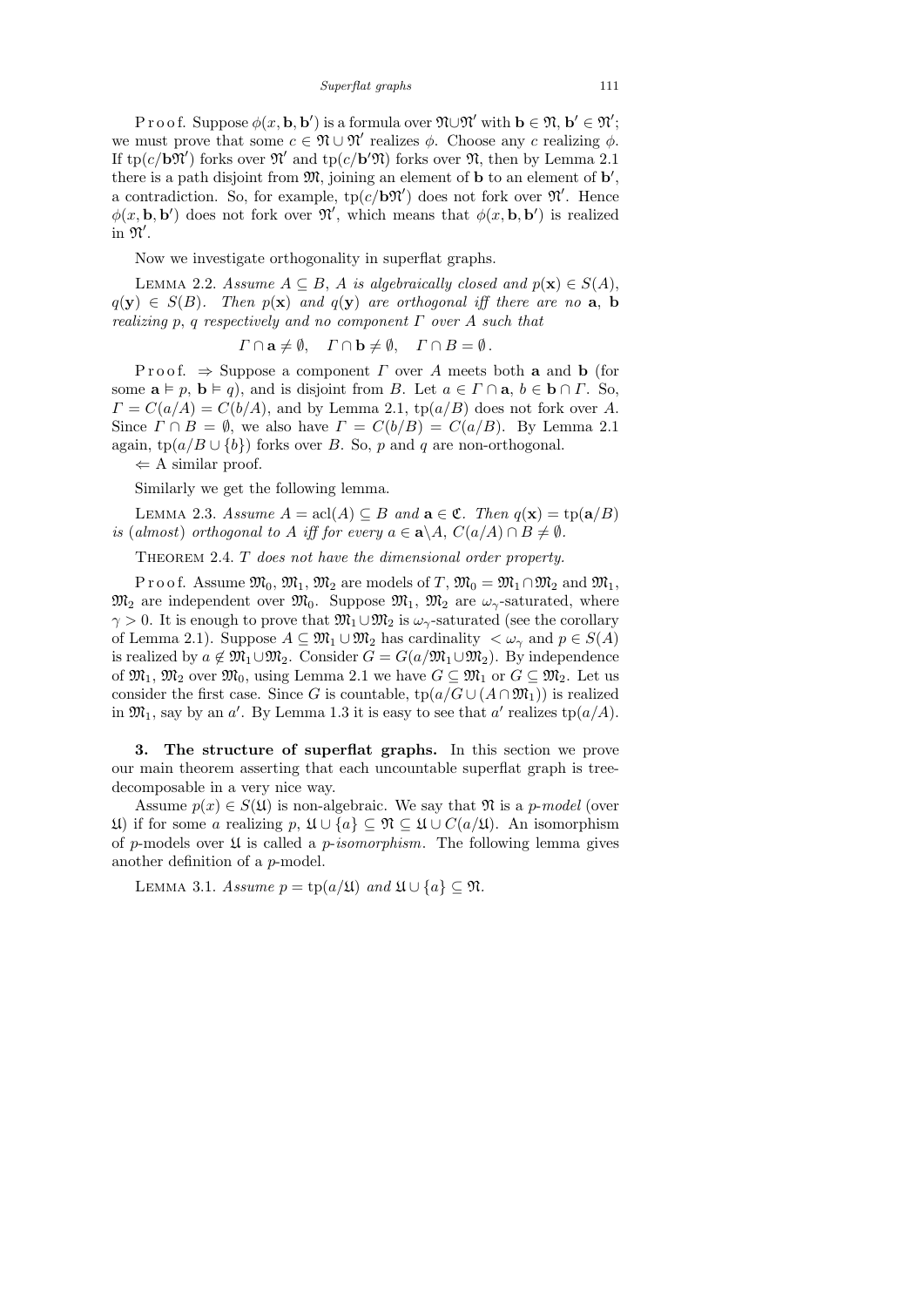(1)  $\Re$  is a p-model iff tp( $\Re/\mathfrak{U} \cup \{a\}$ ) is orthogonal to  $\mathfrak{U}$ .

(2)  $\mathfrak{U}' = \mathfrak{U} \cup (C(a/\mathfrak{U}) \cap \mathfrak{N})$  is a p-model and an elementary submodel of N.

P r o o f. (1) follows quickly from Lemmas 2.1 and 2.3.

(2) Let  $\phi(x, \mathbf{b})$  be a formula over  $\mathfrak{U}'$ . We must show that  $\phi$  is realized in  $\mathfrak{U}'$ . We may assume  $\phi$  is not realized in  $\mathfrak{U}$ . This means that  $\phi$  forks over  $\mathfrak{U}$ . Let  $b \in \mathfrak{N}$  realize  $\phi$ . By Lemma 2.1,  $b \in C(a/\mathfrak{U})$ .

If  $\mathfrak{U} \cup \{a\} \subseteq B \subseteq \mathfrak{U} \cup C(a/\mathfrak{U})$  and  $b \in C(a/\mathfrak{U})$  then  $q(y) = \text{tp}(b/B)$  is called a *successor* of  $p(x) = \text{tp}(a/\mathfrak{U})$ . Notice that  $q(y)$  is orthogonal to  $\mathfrak{U}$ . If  $\mathfrak U$  is countable then we define  $v(p)$  (the valency of p) as

 $\sup{\mathrm{card}\lbrace q(y)\in S(B) : q(y) \text{ is a successor of } p(x)\rbrace : \mathrm{card}(B) \leq \omega\rbrace.$ 

The following lemmas use the strategy of [8].

LEMMA 3.2. Let  $\mathfrak{M}_0 \cup \{a\} \subseteq \mathfrak{M} \subseteq \mathfrak{N}, p(x) = \text{tp}(a/\mathfrak{M}_0)$  and let  $\mathfrak{M}_0$  be countable. Assume  $\mathfrak{N}$  is a p-model and  $v(p) \leq \omega$ . Then for some  $b \in \mathfrak{N} \backslash \mathfrak{M}$ ,  $tp(b/\mathfrak{M})$  is strongly regular.

P r o o f. We have  $\mathfrak{N} = \mathfrak{M}_0 \cup C_{\mathfrak{N}}(a/\mathfrak{M}_0)$ . Thus for every  $c \in \mathfrak{N} \backslash \mathfrak{M}_0$  there is a formula  $\psi_{c,\emptyset}(x)$  over  $\mathfrak{M}_0 \cup \{a\}$  such that

$$
c \in \psi_{c,\emptyset}(\mathfrak{C}) \subseteq C(a/\mathfrak{M}_0)
$$

(see Lemma 1.2).

Note that there is a formula  $\phi(x, \mathbf{m})$  such that  $\mathbf{m} \in \mathfrak{M}, \phi(\mathfrak{M}, \mathbf{m}) \neq$  $\phi(\mathfrak{N}, \mathbf{m})$ , and for every formula  $\eta(x, \mathbf{m}')$  over  $\mathfrak{M}$ , if  $\eta(\mathfrak{N}\backslash\mathfrak{M}, \mathbf{m}') \cap \phi(\mathfrak{N}\backslash\mathfrak{M}, \mathbf{m})$  $\neq \emptyset$  then  $\phi(\mathfrak{M}, \mathbf{m}) \subseteq \eta(\mathfrak{M}, \mathbf{m}')$ . If not, we can find a tree of formulas  $\psi_{\lambda}(x), \ \lambda \in 2^{<\omega}$ , over  $\mathfrak{M}$ , such that  $\psi_{\emptyset} = \psi_{c,\emptyset}$  for some  $c \in \mathfrak{N} \backslash \mathfrak{M}$ , and for each  $\lambda \in 2^{<\omega}$ ,  $\psi_{\lambda}(\mathfrak{N}\backslash\mathfrak{M}) \neq \emptyset$  and  $\psi_{\lambda^{\wedge}0}(\mathfrak{N}\backslash\mathfrak{M})$ ,  $\psi_{\lambda^{\wedge}1}(\mathfrak{N}\backslash\mathfrak{M})$  are disjoint subsets of  $\psi_{\lambda}(\mathfrak{M}\backslash\mathfrak{M})$ . Choose a countable B with  $\mathfrak{M}_0\cup\{a\}\subseteq B\subseteq \mathfrak{M}$  such that all  $\psi_{\lambda}$ 's are over B. Thus over B there are  $2^{\omega}$  successors of tp( $a/\mathfrak{M}_0$ ), contradicting  $v(p) \leq \omega$ .

So, we can fix a formula  $\phi(x)$  over  $\mathfrak{M}$  such that  $\phi(\mathfrak{N}\backslash\mathfrak{M})\neq\emptyset$  and for every  $c_1, c_2 \in \phi(\mathfrak{M}\backslash\mathfrak{M})$  the types of  $c_1$  and  $c_2$  over  $\mathfrak{M}$  are the same. By D.15 of [6], if  $b \in \phi(\mathfrak{N}\backslash\mathfrak{M})$  then tp $(b/\mathfrak{M})$  is strongly regular.

LEMMA 3.3. Let  $\mathfrak{M}$  be countable,  $\mathfrak{M} \cup \{a\} \subseteq B \subseteq \mathfrak{M} \cup C(a/\mathfrak{M})$  and  $v(\text{tp}(a/\mathfrak{M})) \leq \omega$ . Then there is a prime model over B.

P r o o f. By Lemma 3.1(2),  $\mathfrak{N} = \mathfrak{M} \cup C(a/\mathfrak{M})$  is an elementary submodel of  $\mathfrak{C}$  and  $B \subseteq \mathfrak{N}$ . Now  $v(\text{tp}(a/\mathfrak{M})) \leq \omega$  implies (as in Lemma 3.2), that there is  $\mathfrak{N}' \subseteq \mathfrak{N}$  which is constructible over B. It follows that  $\mathfrak{N}'$  is prime over B.

In the next theorem we use the following notation: if  $\lambda$  is a cardinal and  $\delta, \eta \in \lambda^{\leq \omega}$  then  $\delta^- = \eta$  means  $\delta = \eta^\wedge \langle \nu \rangle$  for some  $\nu \in \lambda$ .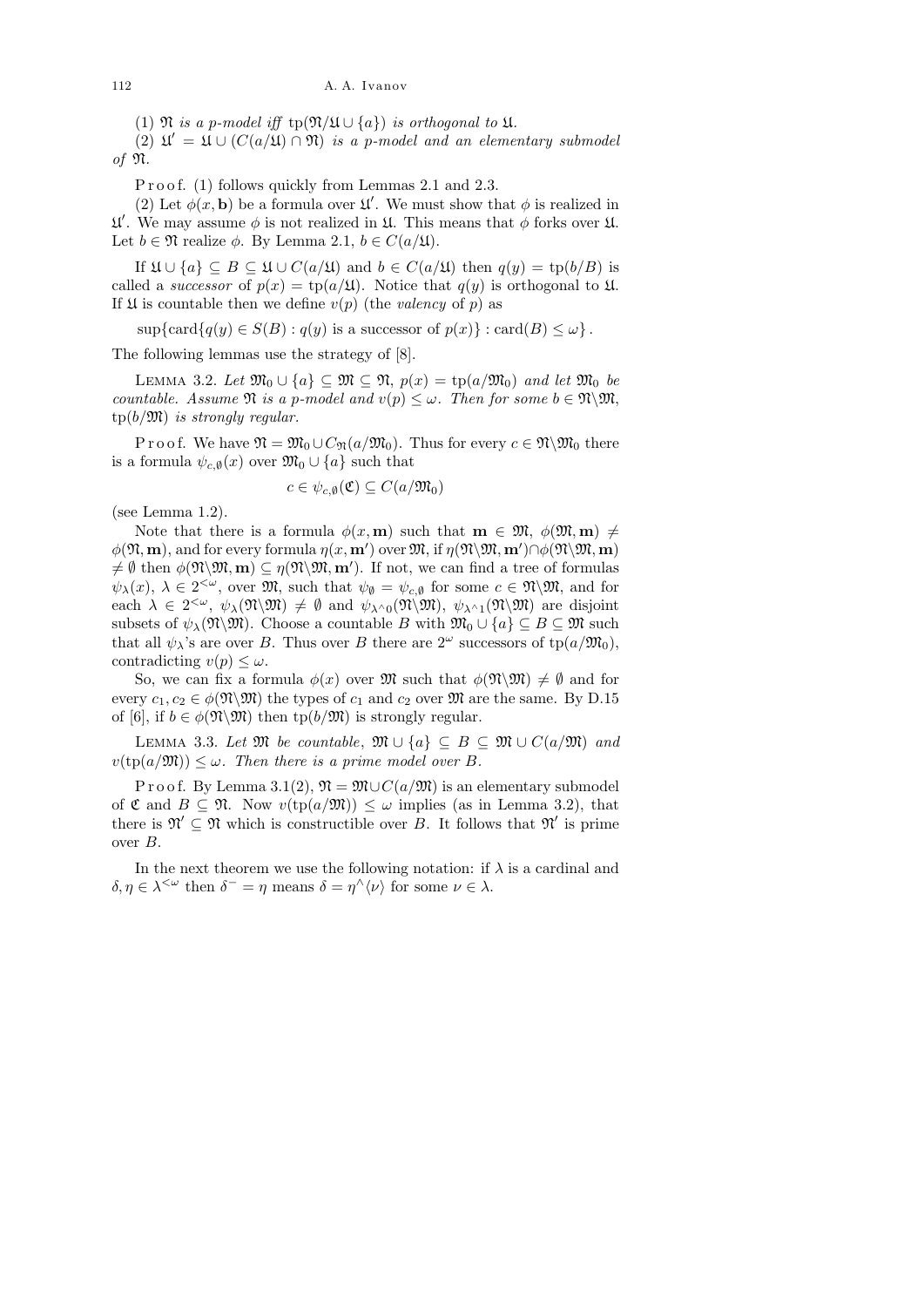THEOREM 3.4. Let  $\mathfrak{M}$  be a countable submodel of  $\mathfrak{N}$  and card $(\mathfrak{N}) = \lambda$ . Then there are a tree  $I \subseteq \lambda^{\leq \omega}$  and  $\mathfrak{M}_{\eta}$ ,  $a_{\eta}$ ,  $\mathfrak{N}_{\eta}$  for  $\eta \in I$  satisfying the following conditions:

- (1)  $\mathfrak{M}_{\emptyset} = \mathfrak{M}, \, \mathfrak{N}_{\emptyset} = \mathfrak{N}, \, \mathfrak{N}_{\eta} = \bigcup \{ \mathfrak{N}_{\sigma} : \sigma^{-} = \eta \}, \, \text{card}(\mathfrak{M}_{\eta}) \leq \text{card}(\mathfrak{M}),$
- (2) if  $\eta \neq \emptyset$  then  $\mathfrak{M}_{\eta^-} \cup \{a_{\eta}\}\subseteq \mathfrak{M}_{\eta} \subseteq \mathfrak{N}_{\eta} \subseteq \mathfrak{N}_{\eta^-}$ ,
	- $tp(\mathfrak{N}_n/\mathfrak{M}_{n-}\cup\{a\})\perp \mathfrak{M}_{n-}$ ,

and  $\mathfrak{N}_\eta$  is the largest set with this condition,

- (3) for  $\eta \neq \emptyset$ ,  $p_n(x) = \text{tp}(a_n/\mathfrak{M}_{n-})$  is regular,
- (4) the set  $\{\mathfrak{N}_{\sigma} : \eta = \sigma^{-}\}\$ is independent over  $\mathfrak{M}_{\eta}$ ,
- (5) if there is  $\sigma^-$  with  $\sigma = \eta^-$ , then  $tp(a_{\eta}/\mathfrak{M}_{\eta^-}) \perp \mathfrak{M}_{\sigma^-}$ ,
- (6) if  $v(p_n(x)) \leq \omega$  then for every  $\sigma \geq \eta$ ,  $\mathfrak{M}_{\sigma}$  is prime over  $\mathfrak{M}_{\sigma}$   $\cup$   $\{a_{\sigma}\}\$ ,
- (7) if  $v(p_{\eta}(x)) \leq \omega, \eta \leq \sigma, \gamma^{-} = \beta^{-} = \sigma$ , then  $p_{\gamma}(x)$  is strongly regular and the condition  $p_{\gamma}(x) \neq p_{\beta}(x)$  implies  $p_{\gamma}(x) \perp p_{\beta}(x)$ .

P r o o f. If  $\mathfrak{M}_{\eta}$  and  $\mathfrak{N}_{\eta}$  are given assume that the set  $\{a_{\sigma} : \sigma^{-} = \eta\}$  is a maximal independent set over  $\mathfrak{M}_{\eta}$  in  $\mathfrak{N}_{\eta}\setminus \mathfrak{M}_{\eta}$ . Let  $\mathfrak{N}_{\sigma} = \mathfrak{M}_{\eta}\cup C_{\mathfrak{N}_{\eta}}(a_{\sigma}/\mathfrak{M}_{\eta})$ . By Lemma 2.1,

$$
\mathfrak{N}_{\eta} = \bigcup \{ \mathfrak{N}_{\sigma} : \sigma^{-} = \eta \}
$$

and the set  $\{\mathfrak{N}_{\sigma} : \sigma^- = \eta\}$  is independent over  $\mathfrak{M}_{\eta}$ . By Lemma 3.1,  $\text{tp}(\mathfrak{N}_{\sigma}/\mathfrak{M}_{\eta} \cup \{a_{\sigma}\}) \perp \mathfrak{M}_{\eta}$  and  $\mathfrak{N}_{\sigma}$  is the largest set with this condition.

Now for every  $\sigma$  with  $\sigma^- = \eta$  choose a countable  $\mathfrak{M}_{\sigma} \subseteq \mathfrak{N}_{\sigma}$  containing  $\mathfrak{M}_n \cup \{a_{\sigma}\}\$ . It is easy to see that (5) follows by Lemma 2.3.

To satisfy condition (7) we choose  $\{a_{\sigma} : \sigma^{-} = \eta\} \subseteq \mathfrak{N}_{\eta} \backslash \mathfrak{M}_{\eta}$  as a maximal set independent over  $\mathfrak{M}_n$  whose elements realize strongly regular types over  $\mathfrak{M}_{\eta}$ . If there is a component  $\Gamma$  over  $\mathfrak{M}_{\eta}$  (in  $\mathfrak{N}_{\eta}$ ) such that  $\Gamma \cap \{a_{\sigma} : \sigma^{-} = \eta\}$  $= \emptyset$ , then by Lemmas 3.1 and 3.2, there is an  $a \in \Gamma$  realizing a strongly regular type over  $\mathfrak{M}_{\eta}$ . By Lemma 2.1, a is independent of  $\{a_{\sigma} : \sigma^{-} = \eta\}.$ This contradicts the maximality of this set. So,  $\mathfrak{N}_{\eta} = \bigcup \{ \mathfrak{N}_{\sigma} : \sigma^{-} = \eta \}.$ 

If tp( $a_{\gamma}/\mathfrak{M}_{\eta}$ ), tp( $a_{\beta}/\mathfrak{M}_{\eta}$ ) are not orthogonal then by Lemma 2.2 they are realized in the same component over  $\mathfrak{M}_\eta$ . By strong regularity any component containing a realization of one of them contains a realization of the other (we use the following fact from [13]: if  $p, q \in S(\mathfrak{U})$  are not orthogonal and  $p$  is strongly regular then every model containing a realization of  $q$  contains a realization of p). This allows us to choose  $a_{\beta}$  such that  $a_{\gamma}$  and  $a_{\beta}$ have the same types over  $\mathfrak{M}_n$ .

To satisfy condition (6) it is enough to use Lemma 3.3.

4. The superstable case. From now on we assume that  $T$  is superstable not  $\omega$ -stable. Lemmas 4.1 and 4.2 below assert the existence of many pairwise orthogonal types in some important cases. This will allow us later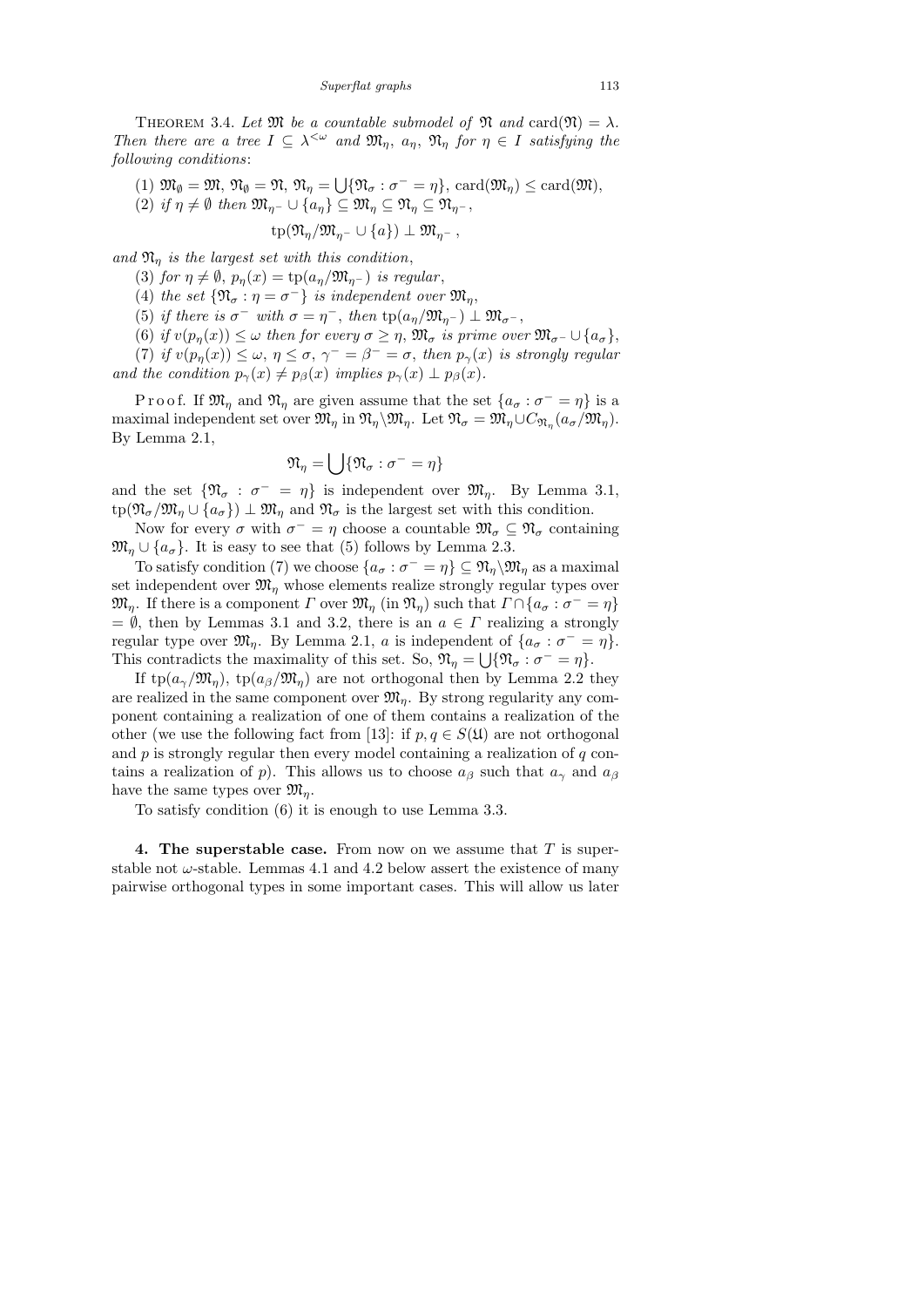to apply the method of [12] to count the number of models even in the non- $\omega$ -stable case.

LEMMA 4.1. For some countable algebraically closed set  $A$ ,  $S_1(A)$  contains  $2^{\omega}$  pairwise orthogonal types.

P r o o f. Choose a minimal  $\alpha$  such that over some algebraically closed countable set A there are  $2^{\omega}$  1-types of  $\infty$ -rank  $\alpha$ . If the lemma is not true, then for some  $p(x) \in S(A)$ ,  $R_{\infty}(p) = \alpha$  and there are uncountably many types  $q_\beta \in S(A)$ ,  $\beta < \omega_1$ , of  $\infty$ -rank  $\alpha$  and non-orthogonal to  $p(x)$ . Let a realize  $p(x)$ . By Lemma 2.2, for each  $\beta$ ,  $C(a/A)$  contains some  $b_{\beta}$ realizing  $q_{\beta}$ . Let  $A' = \operatorname{acl}(A \cup \{a\})$ . We may assume  $b_{\beta} \notin A'$  for each  $\beta$  (A' is countable). By Lemma 2.1,  $q'_{\beta} = \text{tp}(b_{\beta}/A')$  forks over A, hence  $R_{\infty}(q_{\beta}') < \alpha$ . It follows that for some  $\alpha' < \alpha$ , over A' there are  $2^{\omega}$  types of  $\infty$ -rank  $\alpha'$ , contradicting the minimality of  $\alpha$ .

LEMMA 4.2. Assume  $\mathfrak{U} \cup \{a\} \subseteq B \subseteq \mathfrak{U} \cup C(a/\mathfrak{U})$  and B is countable. If there are uncountably many successors of  $p(x) = \text{tp}(a/\mathfrak{U})$  in  $S_1(B)$ , then there is a countable B' with  $\mathfrak{U} \cup \{a\} \subseteq B' \subseteq \mathfrak{U} \cup C(a/\mathfrak{U})$  such that  $S_1(B')$ contains  $2^{\omega}$  pairwise orthogonal successors of  $p(x)$ . B' may be taken as a p-model.

Proof. Let  $\alpha$  be minimal such that there are uncountably many successors (of  $p(x)$ ) of  $\infty$ -rank  $\alpha$  over a countable  $B'$  with

$$
\mathfrak{U}\cup\{a\}\subseteq B'\subseteq\mathfrak{U}\cup C(a/\mathfrak{U})\,.
$$

By Lemma 1.2, in fact over B' there are  $2^{\omega}$  successors of  $p(x)$ . As in Lemma 4.1, such a  $B'$  satisfies our demands. By Lemma 3.1(2), for some countable model  $\mathfrak{B}', B' \subseteq \mathfrak{B}' \subseteq \mathfrak{U} \cup C(a/\mathfrak{U})$ . Clearly,  $S_1(\mathfrak{B}')$  also contains  $2^\omega$  orthogonal successors of  $p(x)$ .

5. The number of uncountable models. In this section all spectrum functions for theories of superflat graphs are described. We use the method of [12], where all spectrum functions for  $\omega$ -stable theories are found. Really, our proof is not complete. We consider only some exceptional cases. The rest can be checked by adaptation of the proof of Theorem 5.1 in [12] (for example, as in Sections 10, 11 of [8]).

Moreover, it is not difficult to realize every function of [12] in our situation. So, we avoid the  $\omega$ -stable case. Since unsuperstable theories have the maximum number of models in every uncountable cardinal we consider superstable theories only.

As usual,  $I(\omega_{\alpha}, T)$  denotes the number of models of cardinality  $\omega_{\alpha}$ . We will use the *beth* function  $\mathbb{L}_{\gamma}(\kappa)$  (see e.g. [13]).

An element  $a \in \mathfrak{C}$  is an *infinite point* iff a has infinitely many neighbours.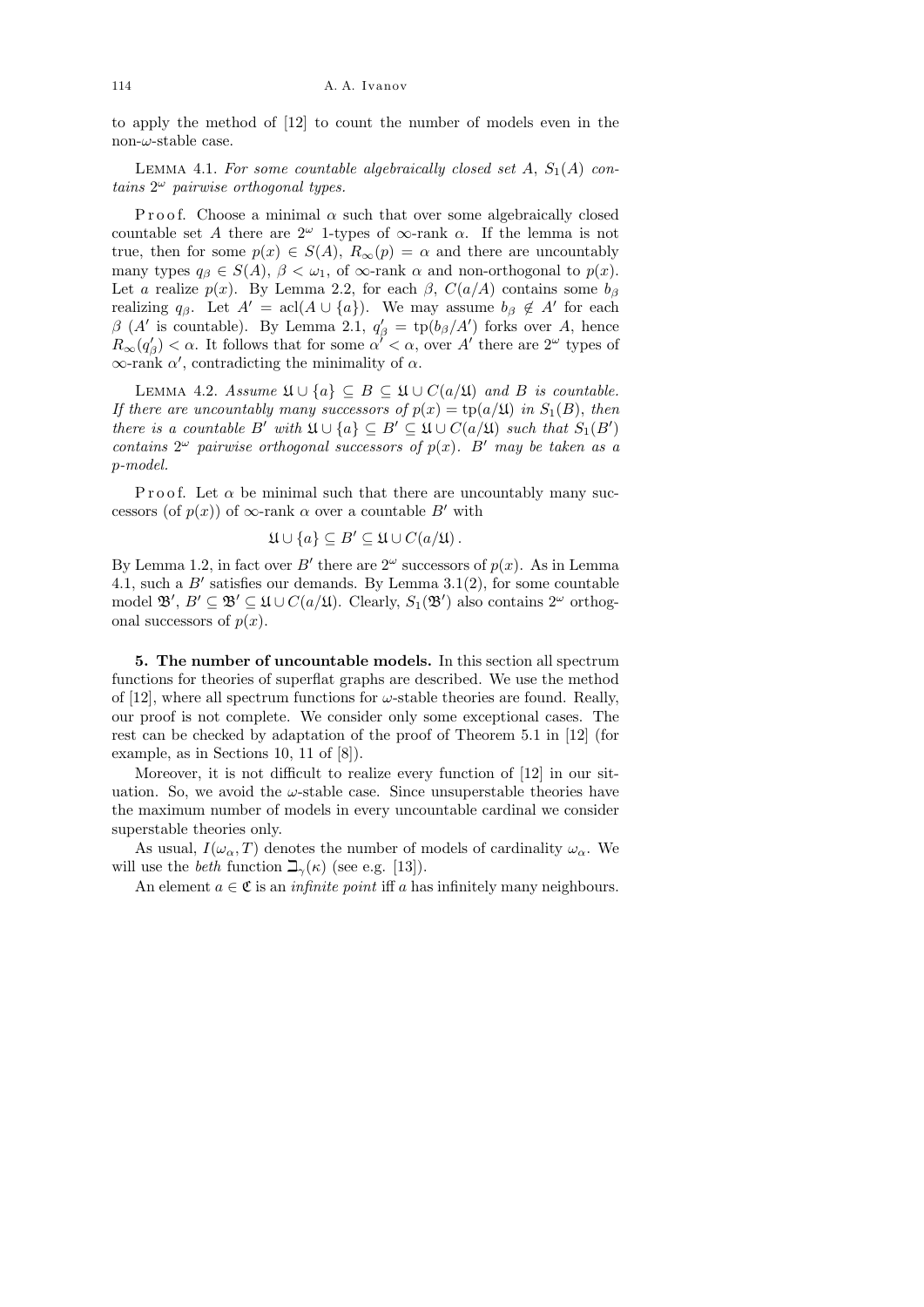LEMMA 5.1. Assume  $T$  is superstable and of depth 1. Let  $I^*$  be the set of infinite points.

(1) If  $a \notin \text{acl}(\emptyset)$  then  $C(a/\text{acl}(\emptyset)) \subseteq \text{acl}(a)$ .

- (2)  $I^*$  is finite and  $I^* \subseteq \operatorname{acl}(\emptyset)$ .
- (3) If  $A = \text{acl}(A)$  and  $a \notin A$  then  $C(a/A) \subseteq \text{acl}(a)$  and  $G(a/A) \subseteq I^*$ .
- $(4)$  T is weakly minimal.

P r o o f. (1) If  $b \in C(a/\text{acl}(\emptyset)) \setminus \text{acl}(a)$ , then by Lemma 2.3, tp $(b/a)$  is orthogonal to  $\emptyset$ , showing that the depth of  $\text{stp}(a)$  is  $> 0$ , and so  $\text{Dp}(T) > 1$ .

(2), (3) First notice that since  $C(a/A) \subseteq C(a/\text{acl}(\emptyset))$ , by (1) we have  $C(a/A) \subseteq \text{acl}(a)$ . Also,  $G(a/A) \subseteq \text{acl}(\emptyset)$ . If not, then for any  $b \in G(a/A)$ acl $(\emptyset)$ ,  $a \in C(b/\text{acl}(\emptyset)) \setminus \text{acl}(b)$ , contradicting (1). Similarly we see that no  $b \notin \text{acl}(\emptyset)$  is an infinite point, hence  $I^* \subseteq \text{acl}(\emptyset)$ . By compactness,  $I^*$  is finite. Since any neighbour of any  $b \in \text{acl}(\emptyset) \backslash I^*$  is in  $\text{acl}(\emptyset)$ , it follows that  $G(a/\text{acl}(\emptyset)) \subseteq I^*$ . Since  $G(a/A) \subseteq G(a/\text{acl}(\emptyset))$ , also  $G(a/A) \subseteq I^*$ .

(4) follows from (3) and Lemma 2.1.

PROPOSITION 5.2. Let  $T$  be non- $\omega$ -stable of depth 1. Then for every uncountable cardinal  $\kappa = \omega_{\alpha}, I(\kappa, T) = \min(2^{\kappa}, |\alpha + 1|^{2^{\omega}}).$ 

P r o o f. Assume card $(\mathfrak{N}) = \kappa$ . By Lemma 5.1 the number of isomorphism types of components over  $\text{acl}(\emptyset)$  is not greater than  $2^{\omega}$ . Counting the number of copies of every component we can associate with  $\mathfrak{N}$  a function from  $2^{\omega}$  to  $|\alpha + 1 + \omega|$ . So,  $I(\kappa, T) \le \min(2^{\kappa}, |\alpha + 1|^{2^{\omega}})$ , where  $\kappa = \omega_{\alpha}$ .

Let us prove the inverse inequality. By Lemma 4.1 there is a countable model  $\mathfrak{M}$  with an uncountable set  $Q \subseteq S_1(\mathfrak{M})$  of pairwise orthogonal types. Since  $\mathfrak M$  has a finite number of boundaries and all boundaries are finite we may suppose that all types of  $Q$  have the same boundary in  $\mathfrak{M}$  (this boundary is algebraic over  $\emptyset$ ) and for distinct  $p, q \in Q$ , p is not a copy of q over  $\emptyset$ . Now we can build  $\min(2^{\kappa}, |\alpha + 1|^{2^{\omega}})$  elementary extensions of  $\mathfrak{M}$  by using the usual technique of dimensions of pairwise orthogonal types.

This proposition and Corollary 4.8 of [12] describe all spectrum functions of theories of superflat graphs of depth 1.

From now on we investigate theories of depth  $> 1$ . For a theory T of finite depth suppose  $Dpy(T)$  is a maximal number n such that there are countable models  $\mathfrak{M}_1, \ldots, \mathfrak{M}_n$  and elements  $a_1, \ldots, a_n$  satisfying the following conditions:

(1)  $\mathfrak{M}_i \cup \{a_i\} \subseteq \mathfrak{M}_{i+1}$ ,  $\text{tp}(\mathfrak{M}_{i+1}/\mathfrak{M}_i \cup \{a_i\}) \perp \mathfrak{M}_i$  and  $\text{tp}(a_{i+1}/\mathfrak{M}_{i+1}) \perp$  $\mathfrak{M}_i$  where  $1 \leq i \leq n$ , (2)  $v(\text{tp}(a_n/\mathfrak{M}_n)) > \omega$ .

When we replace condition  $(2)$  by condition  $(2')$  given below we obtain a definition of the number  $Dpw(T)$ .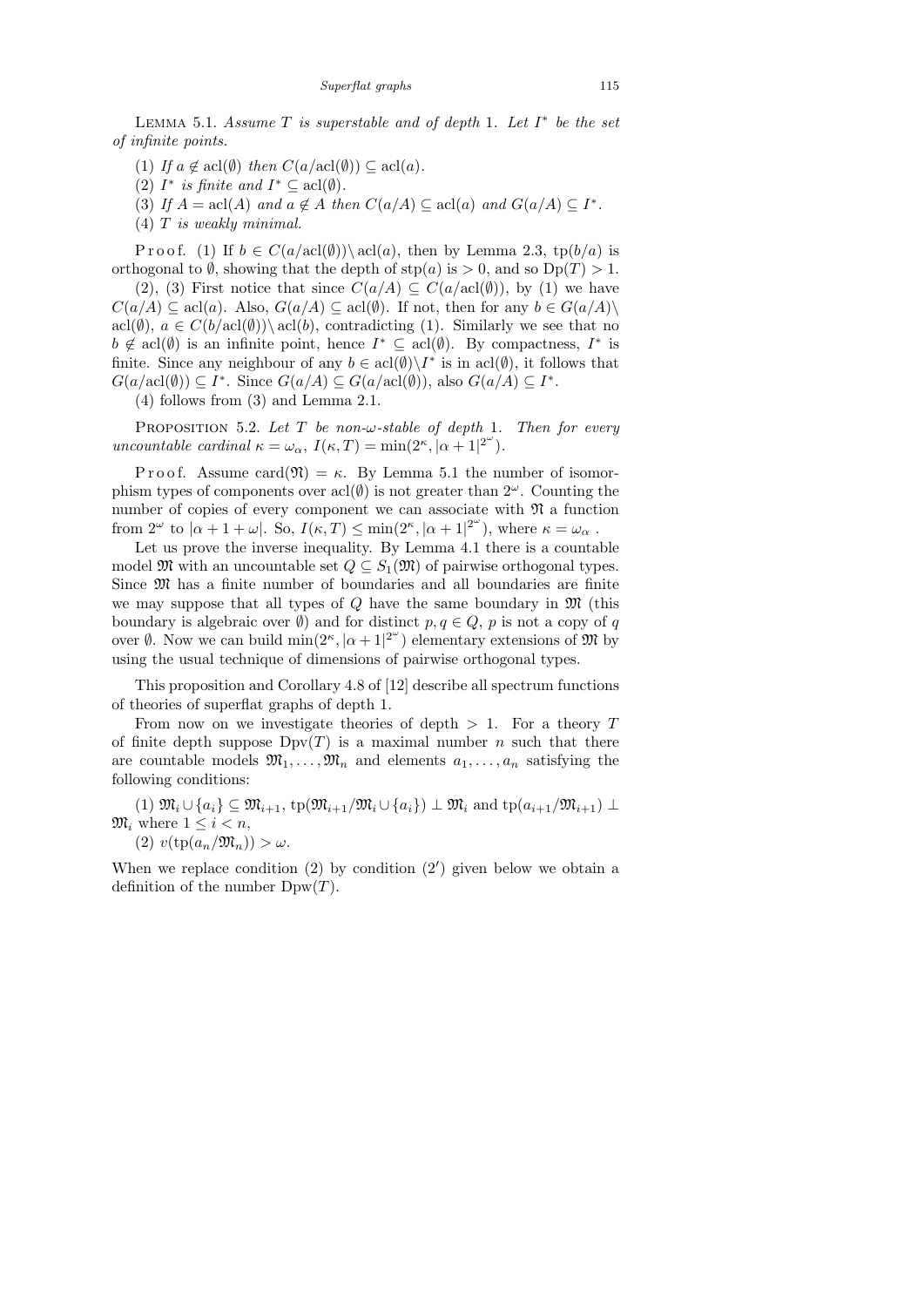(2')  $\text{tp}(a_n/\mathfrak{M}_n)$  has infinitely many pairwise orthogonal successors.

THEOREM 5.3. Let T be superstable non- $\omega$ -stable of depth d. For finite d let  $d_1 = \text{Dpv}(T)$  and  $d_2 = \text{Dpw}(T)$ .

1. If 
$$
\omega < d
$$
 and  $\kappa = \omega_{\alpha}$  then  $I(\omega_{\alpha}, T) = \min(2^{\kappa}, \Delta_d(|\alpha + \omega|)).$ 

2. If  $1 < d < \omega$  and  $\kappa = \omega_{\alpha}$  then

 $I(\omega_\alpha, T) = \min(2^\kappa, \beth_{d-1}(|\alpha + \omega|)\beth_{d_1}(|\alpha + 1|^{2^\omega})\beth_{d_2}(|\alpha + 1|^\omega))$  or  $I(\omega_\alpha, T) = \min(2^\kappa, \beth_{d-2}(|\alpha + \omega|^{|\alpha|})\beth_{d_1}(|\alpha + 1|^{2^\omega})\beth_{d_2}(|\alpha + 1|^\omega)).$ 

Proof. Using the lemmas of Sections 3, 4 we can adapt the proof of Theorem 5.1 in [12] for the case of superflat graphs. Minor modifications have to be made in the proof of 5.17 and 5.18 in [12]. We use the following lemma here.

LEMMA 5.4. Let  $q(x) \in S(\mathfrak{M})$  be strongly regular of depth 1,  $\mathfrak{M}$  be countable and  $\mathfrak N$  be a q-model. If C is a finite subset of  $\mathfrak N\backslash \mathfrak M$  and  $r(y)$  is a successor of  $q(x)$  over  $\mathfrak{M} \cup C$  then for every subset B of  $\mathfrak{N}\backslash \mathfrak{M}$  the dimension in  $\mathfrak{N}$  of a non-forking extension  $r'(y)$  of  $r(y)$  over  $\mathfrak{M} \cup B \cup C$  is not less than dim $(r(y), \mathfrak{N}) - \text{card}(B)$ .

Proof. By Section 2 the dimension of  $r(y)$  (and  $r'(y)$  respectively) in  $\mathfrak{N}$  is the number of components in  $\mathfrak{N}$  over acl $(\mathfrak{M}\cup C)$  (over acl $(\mathfrak{M}\cup C\cup B)$ ) containing realizations of  $r(y)$   $(r'(y))$ . It is easy to check that if a component  $Γ$  over acl $(\mathfrak{M} \cup C)$  does not contain an element of B then Γ is a component over acl $(\mathfrak{M} \cup C \cup B)$ . So,

$$
\dim(r(y), \mathfrak{N}) - \text{card}(B) \le \dim(r'(y), \mathfrak{N}).
$$

Assume that in the situation of this lemma  $q(x)$  has only finite number of successors and  $r(y)$  has a finite dimension in some p-model. By the construction of 5.17 of [12] we can build  $|\alpha + \omega|$  p-models. By Lemma 5.4 if such models  $\mathfrak{N}_1$  and  $\mathfrak{N}_2$  are eventually q-q-t-isomorphic (see [12]) then the difference of dimensions of  $r(y)$  in  $\mathfrak{N}_1$  and  $\mathfrak{N}_2$  is bounded by some fixed number. This is enough for the situations of  $5.17, 5.18$  in [12].

## **References**

- [1] J. T. B al dwi n, *Fundamentals of Stability Theory*, Springer, New York, 1985.
- [2] J. T. Baldwin and S. Shelah, *Second-order quantifiers and the complexity of theories*, Notre Dame J. Formal Logic 26 (1985), 229–303.
- [3] H. Herre, A. H. Mekler and K. Smith, *Superstable graphs*, Fund. Math. 118 (1983), 75–79.
- [4] E. Hrushovski, *Unidimensional theories are superstable*, Ann. Pure Appl. Logic 50 (1990), 117–138.
- [5] L. F. L ow, *Superstable trivial theories*, preprint.